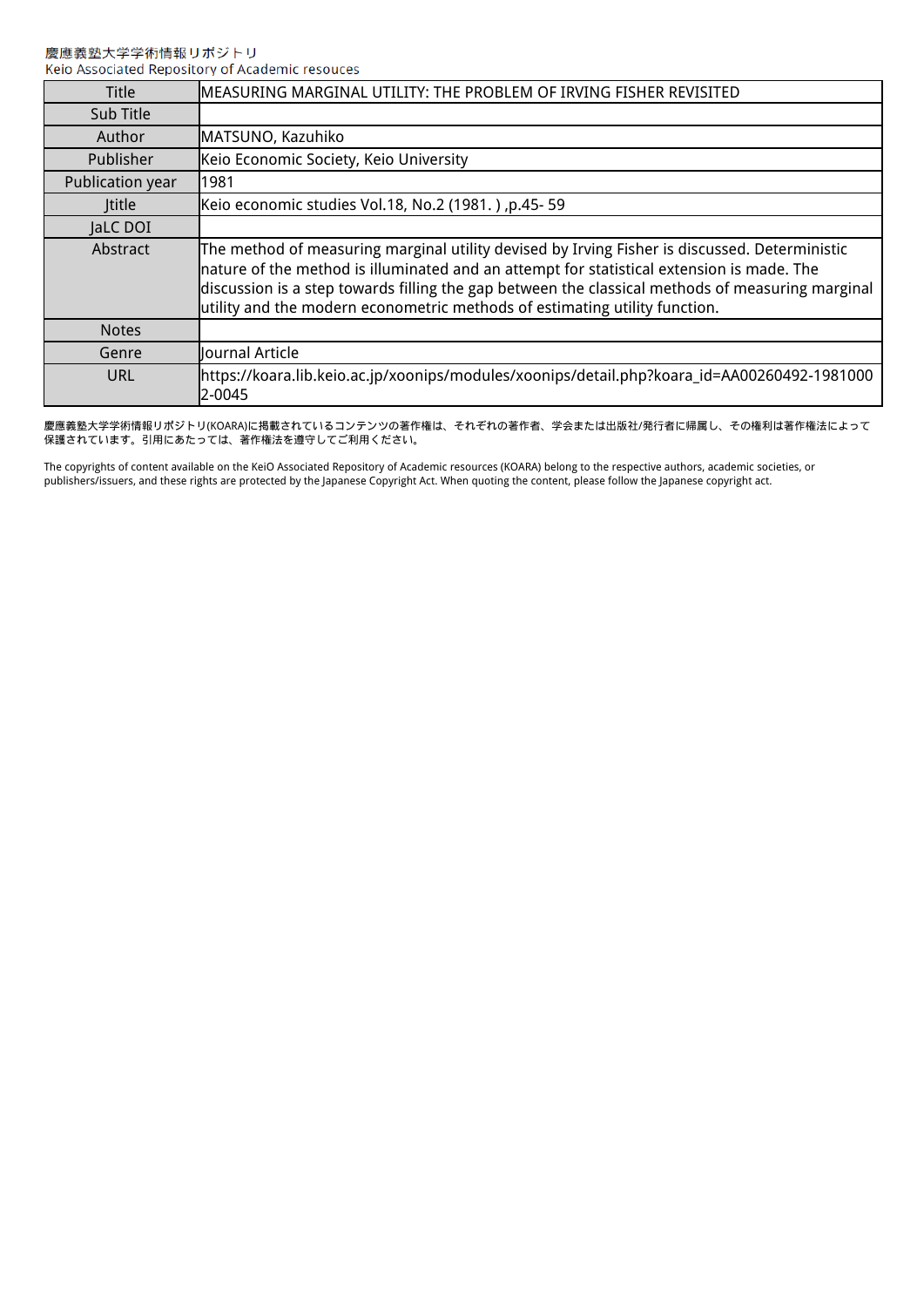# MEASURING MARGINAL UTILITY: THE PROBLEM OF IRVING FISHER REVISITED

## Kazuhiko MATSUNO\*

Abstract The method of measuring marginal utility devised by Irving Fisher is discussed. Deterministic nature of the method is illuminated and an attempt for statistical extension is made. The discussion is a step towards filling the gap between the classical methods of measuring marginal utility and the modern econometric methods of estimating utility function.

#### 1. INTRODUCTION

1.1. The rise of the utility theory also gave rise to a discussion on necessity and possibility of empirical measurement of the notion of utility, Jevons [4]. Fisher [1] and Frisch ([2], [3]) developed Jevons' idea by elaborating practical methods for utility measurement. Since then, the notions of the indifference curve and the marginal rate of substitution have replaced the utility function and the marginal utility in the theory of consumers' behavior. It appears now that the work of Fisher and Frisch is only of a historical interest in the field of Econometrics.

In applications of Fisher and Frisch method, we are liable to get confused with inconsistent measurements provided by their method: Applying Fisher method in its original form to two Engel curves at different time points (or places) we can obtain a measurement of a marginal utility curve. If one more independent Engel curve is available, we end up with three measurements of the curve. These measured curves have to be identical in principle or close with each other at least approximately. Actual measurements, however, do not show this property of identity or close approximation. This inconsistency of measurements by Fisher and Frisch method may have been one of the reasons why one casts doubt upon the validity of their method.

1.2. The problem of utility measurement has gradually earned a modern outlook through the work of Wald [9], Stone [8], Parks [6] and others, which incorporate methods of statistical inference with econometric measurement of utility functions. Principles of modern methods of utility measurement or statistical estimation of utility function are no different from those of the classical methods in the sense that the equilibrium equation of the theory of consumers'

<sup>\*</sup> I am indebted Professors K. Obi, H. Shimada, A. Maki and Kazusuke Tsujimura for their valuable suggestions and help, and to Messrs. N. Satomi and K. Koike for their computational work. I am also grateful to a referee for his helpful comment.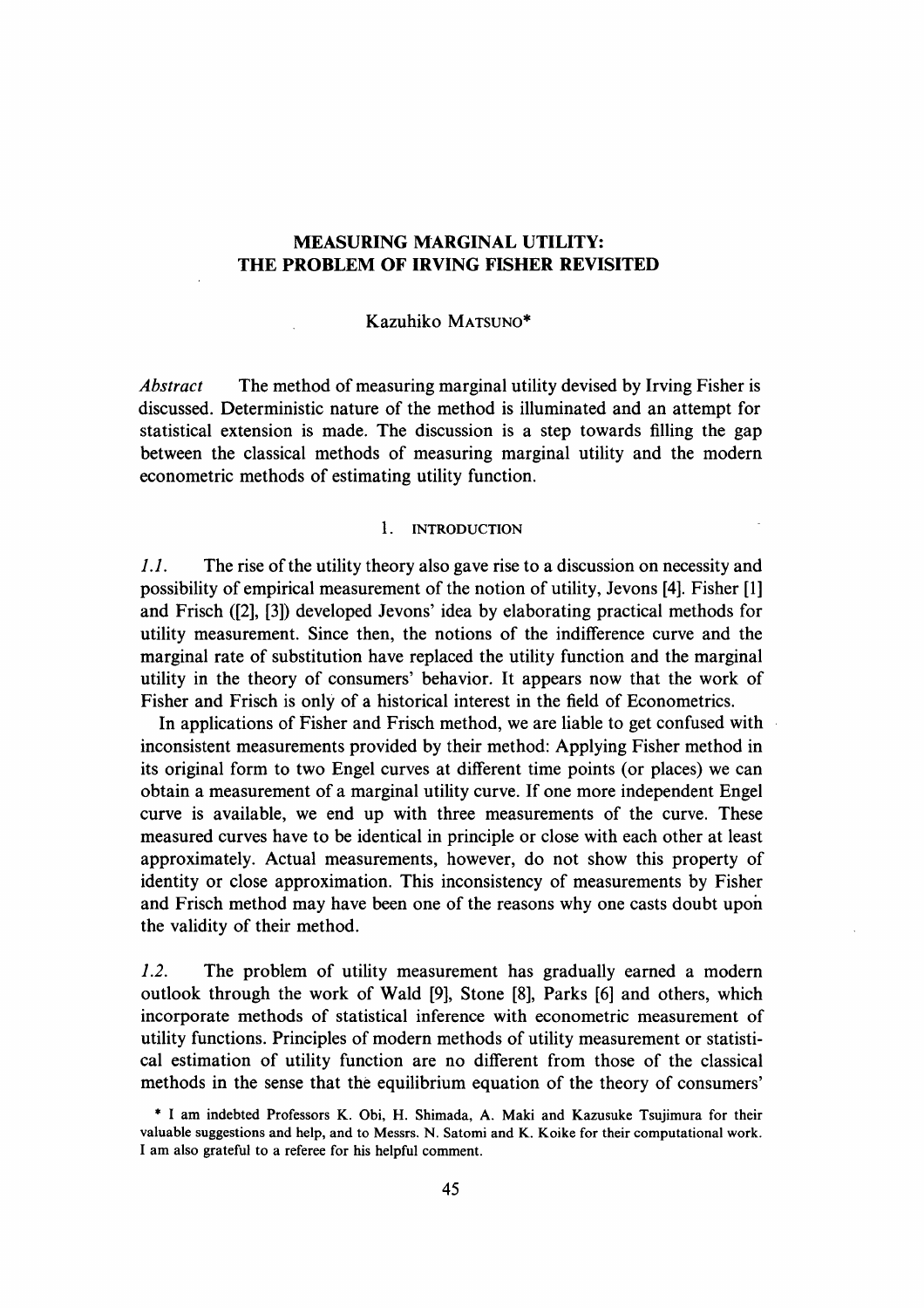behavior is a common basis of the classical methods and the modern econometric methods. Statistical principles and the equilibrium equation together constitute modern fashion of econometric estimation of utility functions.

Fisher and Frisch concentrated their discussion mainly on how to utilize the equilibrium equation for the measurement which should have been conducted within the limited availability of statistical data. Particularly for Fisher, a consideration of statistical technique was left for a future study. And Frisch's analysis of statistical method was not necessarily based on modern concepts developed after his time. It may be thought that Fisher and Frisch method is sensitive to statistical error and small error cause large variation of their measurement. And it is felt that a certain statistical principle should be incorporated to their method.

1.3. In this article, we clarify the basic principle on which Fisher based his practical method of utility measurement, and try to find out the reason why his method yields inconsistent results. Besides, a suggestion for a statistical extension is given so that his method is applicable to general situations.

## 2. FISHER'S METHOD

2.1. We consider a two-good model of the consumer's behavior. Let  $q_F$  and  $q_H$ be quantities consumed for goods F and H respectively, and  $p_F$  and  $p_H$  be their prices. Total expenditure  $E$  satisfies the budget equation,

(2.1)PFgF +PHgH = E •

We set the functions

$$
(2.2) \t\t\t  $u_F = u_F(q_F),$  \t\t\t  $u_H = u_H(q_H)$
$$

to represent marginal utilities of the goods F and H, where the functions  $u_F$  and  $u_H$ are assumed to be dependent only on  $q_F$  and  $q_H$  respectively.

The marginal utility of money  $\lambda$  is a function of p's and E

$$
\lambda = \lambda(p_F, p_H, E).
$$

The first order condition for the utility maximization is

$$
(2.4) \t\t\t  $u_F/p_F = u_H/p_H.$
$$

We can rewrite this equation into the form

$$
(2.5) \t\t q_H = f(q_F: p_F, p_H),
$$

which corresponds to the expansion path given  $p_F$  and  $p_H$  fixed. By C we denote the expansion path (2.5) under the relative price  $\phi = p_F/p_H$ .

2.2. Fisher devised a procedure for measuring the marginal utility (of money)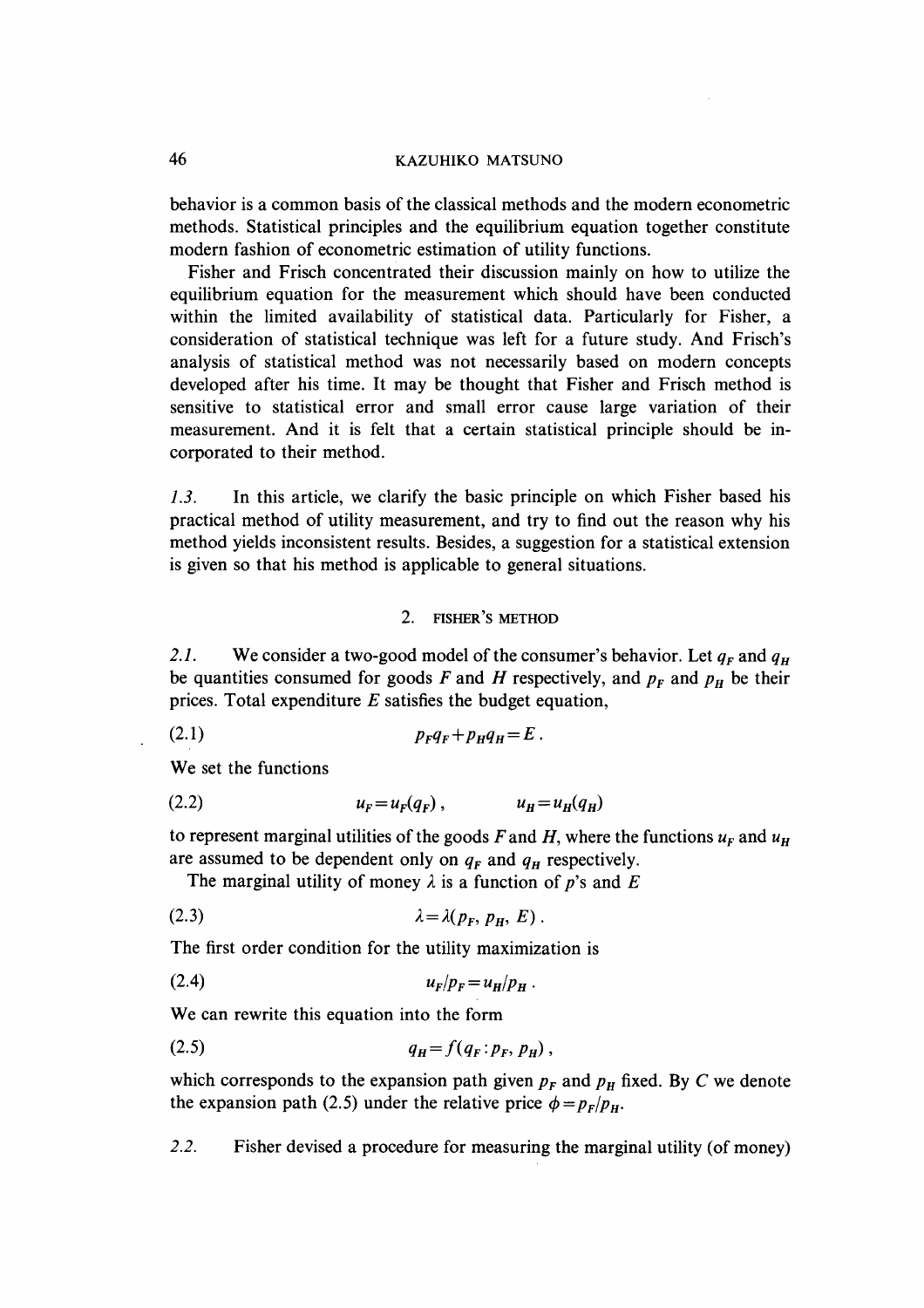under the assumptions:

(a) A set of budget data, which represents two expansion paths  $C_1$  and  $C_2$ under two different relative price situations  $\phi_1$  and  $\phi_2$ , is available.

(b) The utility function underlying the budget data is uniform.

(c) The utility function is additive so that the marginal utility functions take the form of (2.2).

The set of assumptions (a), (b), (c) is a sufficient condition for the possibility of utility measurement. Frisch presented different sufficient conditions.

2.3. An actual problem we encounter in measurement work is not whether the assumptions (a), (b), (c) are really sufficient condition, but whether the hypotheses (b), (c) are empirically valid to explain the variations in the data (a).

Morgan [5] takes up Fisher method, regarding the expansion path of Boston as  $C_1$  and food as F. Substituting the expansion paths of several cities for  $C_2$  and several consumption items for  $H$ , he gets number of combinations of data and therefore obtains different measurements of the marginal utility of money in Boston. The results which does not show much uniformity among the measurements may contribute to doubts on the validity of Fisher method or even on the possibility of utility measurement.

However, if we want to determined empirically an additive utility function which is intended to explain budget data concerning more than two goods and more than two places, Fisher method should be extended to be applicable to such a complicated case.

2.4. We set another assumption:

(d) The expansion path  $C$  is approximated by a linear equation,

$$
(2.6) \t\t q_H = \alpha + \beta q_F.
$$

This assumption is not necessary for Fisher method but this kind of operationality is required in actual analyses.

The linearity assumption (d) in addition to the additivity assumption (c) implies that the utility function belongs to Pollak family of utility functions, Pollak [6].

2.5. In Fig. 1, let  $C_1$  and  $C_2$  be expansion paths of time 1 and 2. From the fixed initial point a we determine points b,  $c, \dots$ , so that the following equations are satisfied,

(2.7) 
$$
q_F(a) = q_F(b), \qquad q_H(b) = q_H(c),
$$

$$
q_F(c) = q_F(d), \qquad q_H(d) = q_H(e),
$$

$$
\cdots , \qquad \cdots
$$

where  $q_F(x)$  and  $q_H(x)$  are coordinates of  $q_F$  and  $q_H$  at point  $x = a, b, \cdots$ .

The first order condition for utility maximization at the point  $a$  is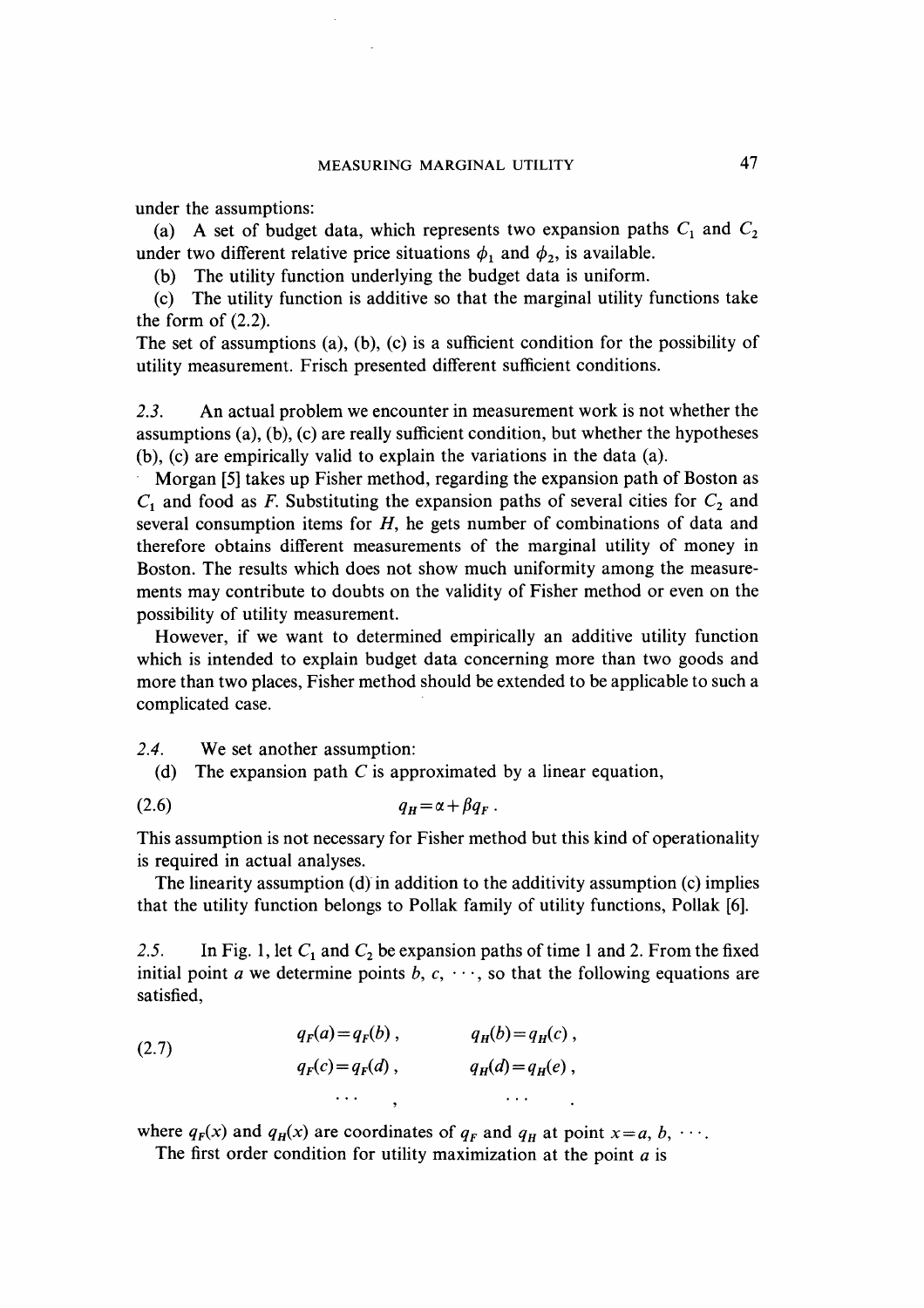

Fig. 1. Two expansion paths and equal consumption path.

(2.8) 
$$
u_F(q_F(a))/p_{F1} = u_H(q_H(a))/p_{H1} = \lambda_1(a) ,
$$

where  $p_{Ft}$ ,  $p_{Ht}$  are prices at time t, and  $\lambda_t(a)$  is marginal utility of money at equilibrium point a. Similarly, the equations hold at points b, c,  $\cdots$ ,

(2.9) 
$$
u_F(q_F(b))/p_{F2} = u_H(q_H(b))/p_{H2} = \lambda_2(b),
$$

$$
u_F(q_F(c))/p_{F1} = u_H(q_H(c))/p_{H1} = \lambda_1(c),
$$

In view of the additivity and  $(2.7)$  we have

(2.10) 
$$
u_F(q_F(a)) = u_F(q_F(b)), \qquad u_H(q_H(b)) = u_H(q_H(c)),
$$

$$
u_F(q_F(c)) = u_F(q_F(d)), \qquad u_H(q_H(d)) = u_H(q_H(e)),
$$

Then we get relationships between the marginal utilities of money at  $a$  and  $b$ , from (2.9) and (2.10),

(2.11) 
$$
\lambda_1(a) p_{F1} = u_F(q_F(a)) = u_F(q_F(b)) = \lambda_2(b) p_{F2},
$$

and therefore

(2.12) 
$$
\lambda_2(b) = \lambda_1(a) p_{F1}/p_{F2} .
$$

Similarly, we obtain the equations,

(2.13) 
$$
\lambda_1(c) = \lambda_2(b) p_{H2}/p_{H1}, \lambda_2(d) = \lambda_1(c) p_{F1}/p_{F2},
$$

Normalizing as  $\lambda_1(a)=1$  and denoting  $p_{Ft}/p_{Ht}$  by  $\phi_t$ , we can get a table for calculating marginal utility of money,  $\lambda_1$  and  $\lambda_2$  respectively along the expansion paths  $C_1$  and  $C_2$ ,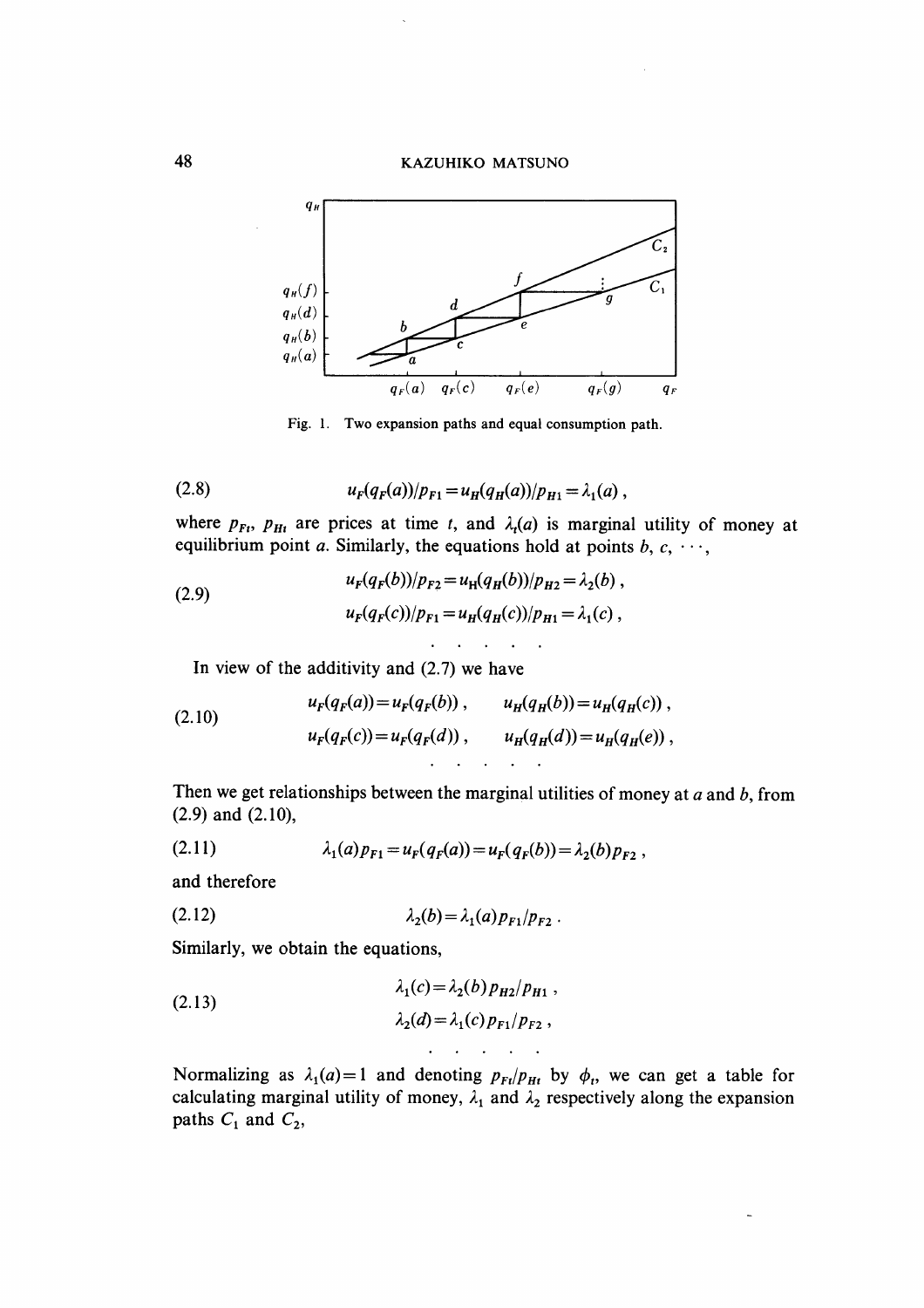# MEASURING MARGINAL UTILITY

|        | $\boldsymbol{\mathsf{x}}$ | $\lambda_1(x)$      | $\mathcal{Y}$    | $\lambda_2(y)$                     |
|--------|---------------------------|---------------------|------------------|------------------------------------|
|        | a                         |                     | $\boldsymbol{b}$ | 1 $p_{F1}/p_{F2}$                  |
| (2.14) | $\boldsymbol{c}$          | $(\phi_1/\phi_2)$   |                  |                                    |
|        | $\boldsymbol{e}$          | $(\phi_1/\phi_2)^2$ | $\boldsymbol{d}$ | $(\phi_1/\phi_2)(p_{F1}/p_{F2})$   |
|        |                           |                     |                  | $(\phi_1/\phi_2)(p_{F1}/p_{F2})^2$ |

2.6. Since the marginal utility equation (2.4) holds at each point, we can calculate  $u_F$  and  $u_H$  by the equations,

$$
(2.15) \t\t u_F = \lambda p_F, \t\t u_H = \lambda p_H
$$

where  $\lambda$  is given by (2.14).

Thus, given the expansion paths  $C_1$ ,  $C_2$  and the relative prices  $\phi_1$ ,  $\phi_2$ , we first determine the points a, b, c,  $\cdots$ , then calculate the marginal utilities  $u_F$ ,  $u_H$  at these points according to the following tables;

| $\boldsymbol{x}$  | $u_F(x)$                  |  |
|-------------------|---------------------------|--|
| $q_F(a) = q_F(b)$ | $p_{F1}1$                 |  |
| $q_F(c) = q_F(d)$ | $p_{F1}(\phi_1/\phi_2)$   |  |
| $q_F(e) = q_F(f)$ | $p_{F1}(\phi_1/\phi_2)^2$ |  |
| $\mathcal{Y}$     | $u_H(y)$                  |  |
| $q_H(a)$          | $p_{H1}$                  |  |
| $q_H(b)=q_H(c)$   | $p_{H1}(\phi_1/\phi_2)$   |  |
| $q_H(d) = q_H(e)$ | $p_{H1}(\phi_1/\phi_2)^2$ |  |
|                   |                           |  |
|                   |                           |  |

2.7. The measurements,  $p_{F1}(\phi_1/\phi_2)^i$ ,  $p_{H1}(\phi_1/\phi_2)^i$  are functions of the exogenous prices and are therefore free from errors in the sense of `shock ,' if we assume that the measurement is carried out within a framework of a shock model . Estimation problems occur when we determine points  $a, b, c, \dots$ , or essentially when we fit linear expansion paths  $C_1$ ,  $C_2$  to badget data. The fitted linear equations are subject to sampling errors, so are the determined points  $a, b, c, \cdots$ .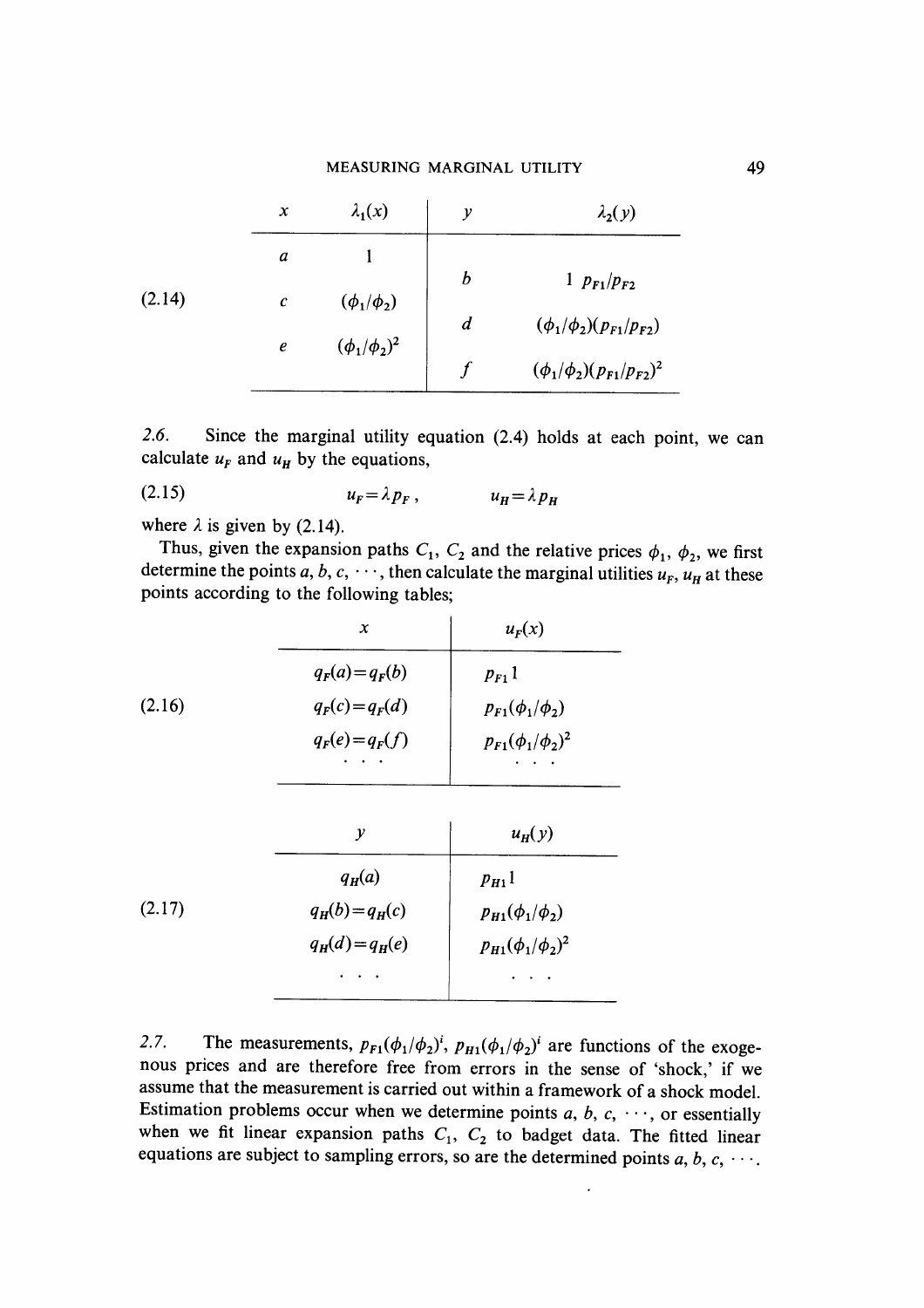2.8. We write the fitted linear paths (regression equations by the method of least squares, for instance), for the budget data of time  $t$ , as

(2.18) 
$$
q_H = \alpha_t + \beta_t q_F, \qquad t = 1, 2.
$$

Letting  $q_F^0 = q_F(a)$ ,  $q_F^1 = q_F(c)$ ,  $q_F^2 = q_F(e)$ , and so on, we have

(2.19) 
$$
q_{H} = \alpha_{1} + \beta_{1} q_{F}^{i+1},
$$

$$
q_{H} = \alpha_{2} + \beta_{2} q_{F}^{i}, \qquad i = 0, 1, 2, \cdots,
$$

or

$$
(2.20) \t q_F^{i+1} = (\alpha_2 - \alpha_1)/\beta_1 + (\beta_2/\beta_1)q_F^{i}, \t i = 0, 1, 2, \cdots.
$$

The solution of the difference equation is, if  $\beta_1 \neq \beta_2$ ,

$$
(2.21) \t q_F^i = (\alpha_2 - \alpha_1)/(\beta_1 - \beta_2) + (q_F^0 - (\alpha_2 - \alpha_1)/(\beta_1 - \beta_2)) (\beta_2/\beta_1)^i,
$$

or if  $\beta_1 = \beta_2$ ,

(2.22) 
$$
q_F{}^i = i(\alpha_2 - \alpha_1)/\beta_1 + q_F{}^0.
$$

In a similar way, letting  $q_H^0 = q_H(a)$ ,  $q_H^1 = q_H(b)$ ,  $q_H^2 = q_H(d)$ , and so on, we have the solution, if  $\beta_1 \neq \beta_2$ ,

$$
(2.23) \t q_H^i = (\beta_1 \alpha_2 - \beta_2 \alpha_1)/(\beta_1 - \beta_2) + (q_H^0 - (\beta_1 \alpha_2 - \beta_2 \alpha_1)/(\beta_1 - \beta_2))(\beta_2/\beta_1)^i,
$$

or if  $\beta_1=\beta_2$ ,

(2.24) 
$$
q_{H}^{i} = i(\alpha_{2} - \alpha_{1}) + q_{H}^{0}, \qquad i = 0, 1, 2, \cdots
$$

For  $q_F$ <sup>i</sup> given by (2.21) or (2.22), the measurement of its marginal utility is

(2.25) 
$$
u_F(q_F^i) = p_{F1}(\phi_1/\phi_2)^i,
$$

and for  $q_H^i$  given by (2.23) or (2.24), the utility measurement is

$$
(2.26) \t u_H(q_H^i) = p_{H1}(\phi_1/\phi_2)^i.
$$

### 3. DETERMINISTIC MEASUREMENT

3.1. The data on which our analysis in this and the following sections is based is a set of cross-sections of the years 1965 through 1973, Family Income and Expenditure Survey by Bureau of Statistics, Office of the Prime Minister Japan.

The goods  $F$  and  $H$  are identified as Food and Housing according to the FIES classification. The  $p_F$  and  $p_H$  are the corresponding price indexes. The  $q_F$  and  $q_H$ are the quantity indexes derived from the nominal statistics and the price index.

3.2. First fitting regression equations (Engel curves of  $F$  and  $H$ ) to the crosssectional data of time  $t$  by the least squares method, then eliminating the variable of the total expenditure E, we get estimates of coefficients,  $\alpha_t$  and  $\beta_t$ , of the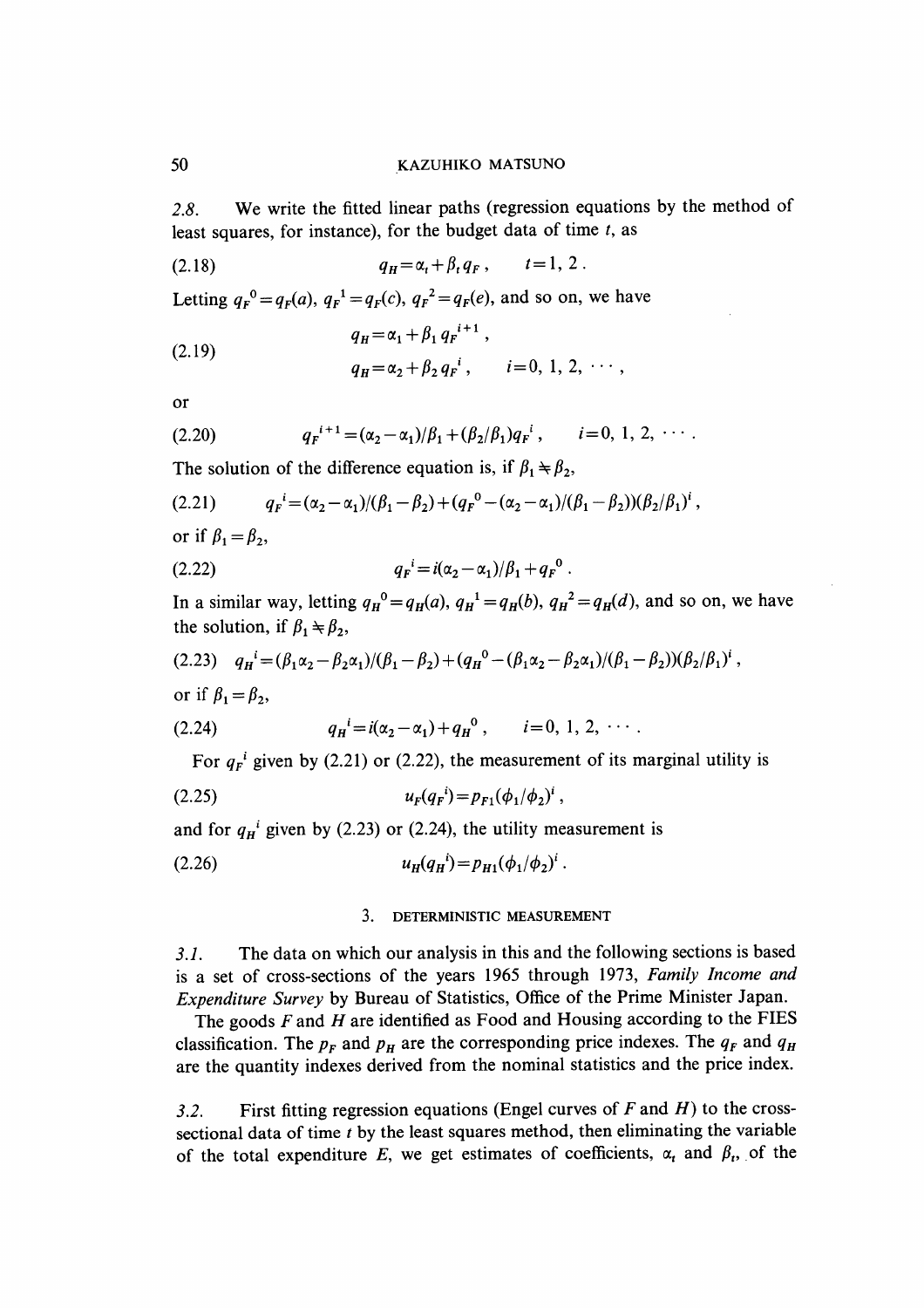expansion path  $C_t$ . The estimates and the relative prices for the years 1965 through 1973 are given in Table 1, columns (1) and (5). Later on we call  $C_t$  the least squares expansion path.

|      | (1)          | (2)     | (3)     | (4)     | (5)      |
|------|--------------|---------|---------|---------|----------|
| t    | $\alpha_{i}$ |         | $a_{t}$ |         | $\phi_i$ |
| 1965 | $-1619$      | $-1683$ | $-1482$ | 3209    | 416/486  |
| 1966 | $-1664$      | $-1664$ | $-1420$ | 3887    | 432/511  |
| 1967 | $-6456$      | $-1663$ | $-1427$ | 3806    | 435/535  |
| 1968 | $-2832$      | $-1706$ | $-1559$ | 2291    | 482/555  |
| 1969 | 1153         | $-1735$ | $-1657$ | 940     | 511/578  |
| 1970 | $-1895$      | $-1776$ | $-1798$ | $-1373$ | 557/615  |
| 1971 | $-2582$      | $-1800$ | $-1880$ | $-2922$ | 591/644  |
| 1972 | $-2397$      | $-1792$ | $-1852$ | $-2365$ | 613/671  |
| 1973 | $-1843$      | $-1843$ | $-2030$ | $-6225$ | 693/738  |
| t    | $\beta_i$    |         | $b_{t}$ |         |          |
| 1965 | .2738        | .2941   | .2931   | .1823   |          |
| 1966 | .2857        | .2857   | .2825   | .1588   |          |
| 1967 | .4121        | .2868   | .2838   | .1616   |          |
| 1968 | .3697        | .3043   | .3058   | .2140   |          |
| 1969 | .2617        | .3172   | .3223   | .2607   |          |
| 1970 | .3361        | .3356   | .3460   | .3407   |          |
| 1971 | .3948        | .3461   | .3597   | .3942   |          |
| 1972 | .3780        | .3425   | .3549   | .3749   |          |
| 1973 | .3652        | .3652   | .3848   | .5084   |          |

TABLE 1. OBSERVED AND PREDICTED EXPANSION PATH



Fig. 2. Measured marginal utility curves for two goods.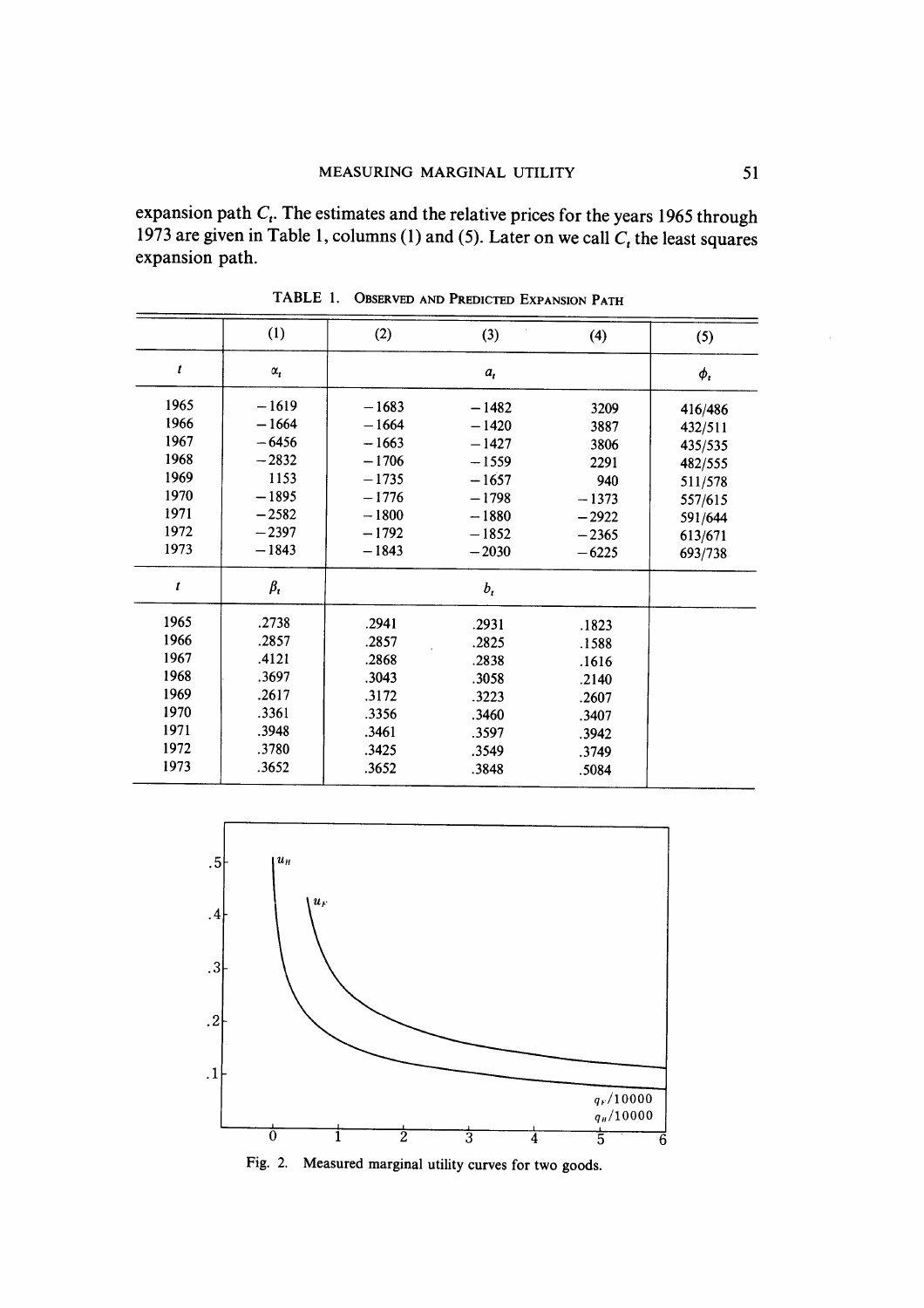Among several (9!/7! 2!) combinations of pair of the relative prices, the pair of  $\phi_{1966}$  and  $\phi_{1973}$  gives the largest difference. We therefore apply Fisher method of Section 2 to the pair of the least squares expansion paths of the years 1966 and 1973.

3.3. Using the method of Section 2, we obtain a measurement of marginal utilities of the goods Food and Housing for the two years, the result being illustrated in Fig. 2.

3.4. From the measured curves and the relative price data, we can predict expansion paths,  $\hat{C}_t$ , for the remaining seven years under different price situation. Comparatively well predicted expansion paths for the years 1965 and 1970 are given in Fig. 3a and Fig. 3b. It will be shown that for the years 1966 and 1973 the prediction  $\hat{C}_t$  and observed  $C_t$  coincides and that is why we call the method deterministic.



Fig. 3. Observed expansion paths and predicted expansion paths for 1965 and 1970.

3.5. It appears that the prediction  $\hat{C}_{1965}$  based on the measurement from the data of 1966 and 1973 approximates the observed  $C_{1965}$  fairly closely. Therefore it is thought reasonable to measure the utility curve from the pair of 1965 and 1966 data. But the least squares expansion paths  $C_{1965}$  and  $C_{1966}$  and the relative prices  $\phi_{1965}$  and  $\phi_{1966}$  turn out to bear a relation like the one in Fig. 4. We can not find any regular utility function which yields the expansion paths  $C_1$  and  $C_2$  con-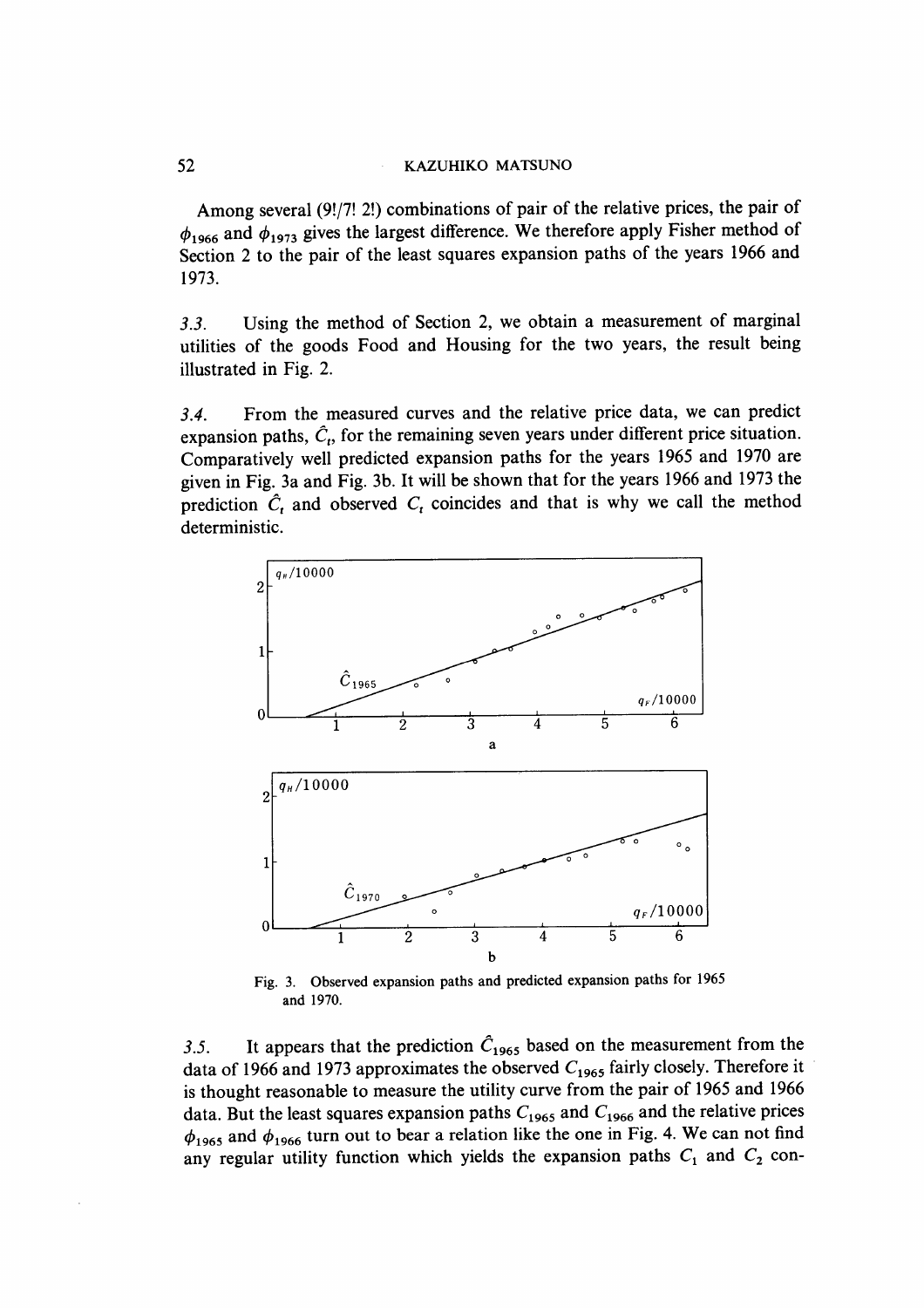## MEASURING MARGINAL UTILITY 53



Fig. 4. Non-integrable expansion paths.

sistently with utility maximization under the price situations  $\phi_1$  and  $\phi_2$ .

Among the nine years, we have some pairs of the expansion paths which cross at some point in the observation range. Fisher method dose not work for such cases.

Even leaving aside these pathological (non-integrability) cases, we can not see much uniformity among the measurements from various combinations of C's.

# 4. ANALYTICAL FITTING

4.1. If  $\beta_1 \neq \beta_2$  and  $q_F^0 > (\alpha_2 - \alpha_1)/(\beta_1 - \beta_2)$ , the succesive  $q_F^i$ 's are given by (2.21) and corresponding values of utilities are given by (2.25). Eliminating the discrete variable *i*, we obtain, from  $(2.21)$  and  $(2.25)$ ,

$$
(4.1) \t u_F = p_{F1}(q_F^0 - (\alpha_2 - \alpha_1)/(\beta_1 - \beta_2))^{-\epsilon}(q_F - (\alpha_2 - \alpha_1)/(\beta_1 - \beta_2))^{\epsilon},
$$

where

$$
(4.2) \t\t\t\t\t\varepsilon = \log (\phi_1/\phi_2)/\log (\beta_2/\beta_1).
$$

Similarly, we obtain, from (2.23) and (2.26),

$$
(4.3) \quad u_H = p_{H1}(q_H^0 - (\beta_1 \alpha_2 - \beta_2 \alpha_1)/(\beta_1 - \beta_2))^{-\epsilon}(q_H - (\beta_1 \alpha_2 - \beta_2 \alpha_1)/(\beta_1 - \beta_2))^{\epsilon}
$$

Dividing both sides of (4.1) and (4.3) by  $p_{H_1} \beta_1^{-1} (q_F^0 - (\alpha_2 - \alpha_1)/(\beta_1 + \beta_2))^{-1}$  and recalling that  $q_H^0 = \alpha_1 + \beta_1 q_F^0$ , we get

(4.4) 
$$
u_F^* = \phi_1 \beta_1^{\epsilon} (q_F - (\alpha_2 - \alpha_1) / (\beta_1 - \beta_2))^{\epsilon} ,
$$

$$
u_H^* = (q_H - (\beta_1 \alpha_2 - \beta_2 \alpha_1) / (\beta_1 - \beta_2))^{\epsilon} ,
$$

which is called the normalized measurement.

4.2. The first order condition under the prices  $p_{Ft}$ ,  $p_{Ht}$  is

$$
(4.5) \t\t u_F^* / p_{Ft} = u_H^* / p_{Ht} ,
$$

which reduces to the equation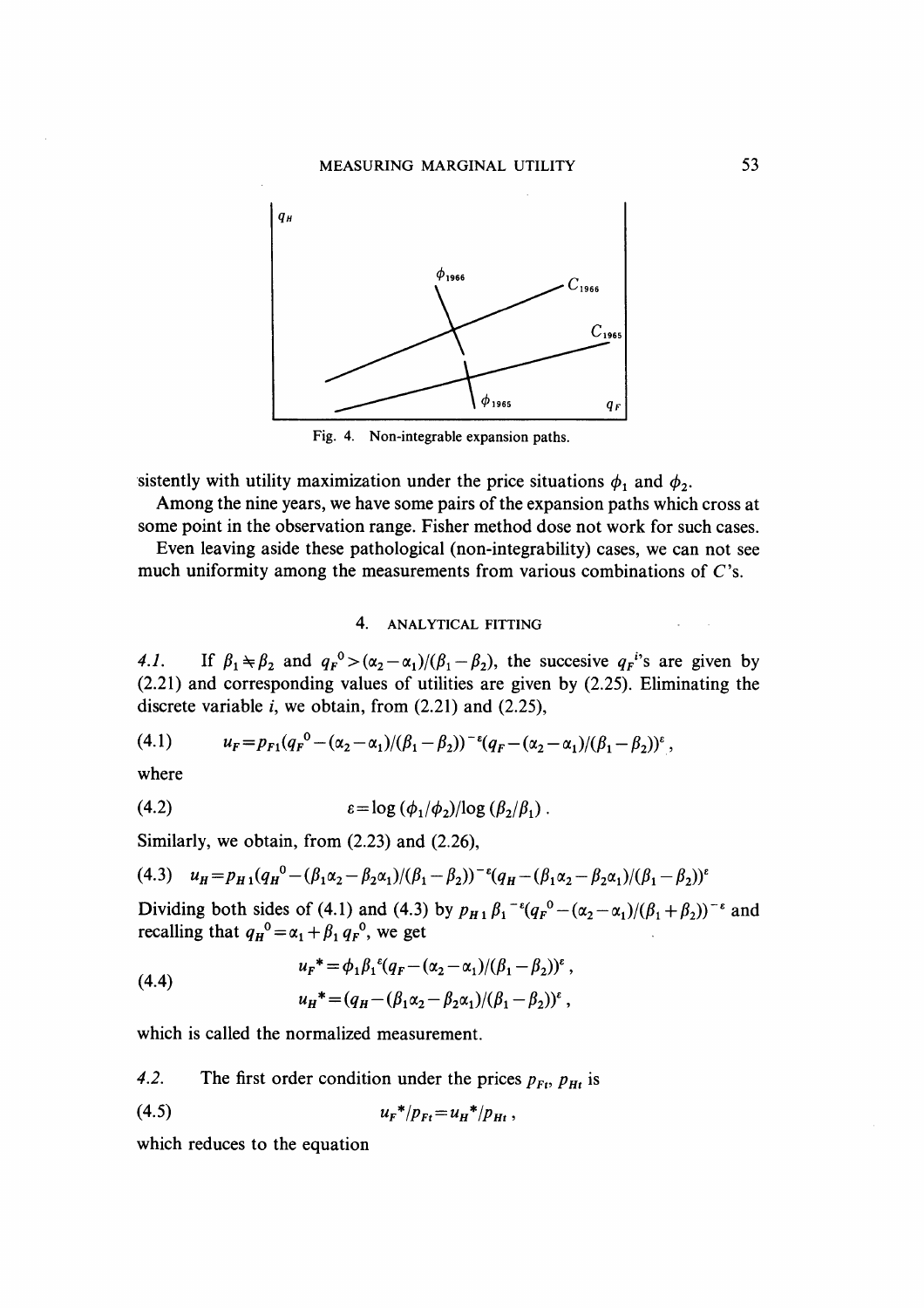$$
(4.6) \t\t q_H = a_t + b_t q_F,
$$

where

(4.7) 
$$
\log b_t = (\log (\phi_1/\phi_t)/\log (\phi_1/\phi_2)) \log \beta_2 - (\log (\phi_2/\phi_t)/\log (\phi_1/\phi_2)) \log \beta_1,
$$

$$
a_t = ((\beta_1 - b_t)\alpha_2 - (b_t - \beta_2)\alpha_1)/(\beta_1 - \beta_2).
$$

Equation (4.6) is the predicted expansion path  $\hat{C}_t$  under the price situation  $p_{F_t}$ ,  $p_{Ht}$ , the prediction being based on the measurement from the least squares expansion paths  $C_1$  and  $C_2$ . It is seen that the predicted coefficients, log  $b_t$  and  $a_t$ , are weighted averages of, respectively, log  $\beta$  and  $\alpha$ .

The coefficients  $a_t$  and  $b_t$  of the prediction  $\hat{C}_t$  are given in Table 1, Column (2).

4.3. From (4.6) and (4.7), we see that if  $\phi_t = \phi_1$  then  $(b_t, a_t) = (\beta_1, \alpha_1)$ , and if  $\phi_t = \phi_2$  then  $(b_t, a_t) = (\beta_2, \alpha_2)$ . Thus, in our linear system, the prediction  $\hat{C}_t$  by Fisher method exactly coincides to the two least squares expansion paths  $C_1$ ,  $C_2$ used for the measurement of  $u_F^*$ ,  $u_H^*$ .

In other words, given the data  $D_1 \equiv (C_1, \phi_1)$  and  $D_2 \equiv (C_2, \phi_2)$ , we can construct functions  $u_F^*$ ,  $u_H^*$  such that the equations  $u_F^*/p_{F1} = u_H^*/p_{H1}$  and  $u_F^*/p_{F2} = u_H^*/p_{H2}$ are the  $C_1$  and  $C_2$ . Fisher method is an algorithm for constructing the  $u_F^*$  and  $u_H^*$ .

What will happen when the third data  $D_3 \equiv (C_3, \phi_3)$  is available? We will have three measurements of  $u_F^*$ ,  $u_H^*$  according to the three pairs,  $(D_1, D_2)$ ,  $(D_1, D_3)$ and  $(D_2, D_3)$ . If the data  $D_3$  satisfies (4.6) and (4.7), then the three measurements must be identical.

4.4. For the case with condition that  $\beta_1 \neq \beta_2$  and  $q_F^0 < (\alpha_2 - \alpha_1)/(\beta_1 - \beta_2)$ , we have the normalized measurement

(4.8) 
$$
u_{F}^* = \phi_1 \beta_1^{\epsilon} ((\alpha_2 - \alpha_1)/(\beta_1 - \beta_2) - q_F)^{\epsilon} ,
$$

$$
u_{H}^* = ((\beta_1 \alpha_2 - \beta_2 \alpha_1)/(\beta_1 - \beta_2) - q_H)^{\epsilon} .
$$

The prediction equation for this case is also given by (4.6) and (4.7).

4.5. For the case with  $\beta_1 = \beta_2$ , the normalized measurement is given by

(4.9) 
$$
u_F^* = \phi_2^{\alpha_1/(\alpha_1 - \alpha_2)} \exp\left(\log\left(\phi_1/\phi_2\right)q_F/(\alpha_2 - \alpha_1)\right),
$$

$$
u_H^* = \phi_1^{\alpha_2/(\alpha_1 - \alpha_2)} \exp\left(\log\left(\phi_1/\phi_2\right)q_H/(\alpha_2 - \alpha_1)\right).
$$

The prediction equation is given as

$$
(4.10) \t\t q_H = a_t + b_t q_F,
$$

where

(4.11) 
$$
b_t = \beta_1 = \beta_2, a_t = (\log (\phi_1/\phi_t)\alpha_2 - \log (\phi_2/\phi_t)\alpha_1)/\log (\phi_1/\phi_2).
$$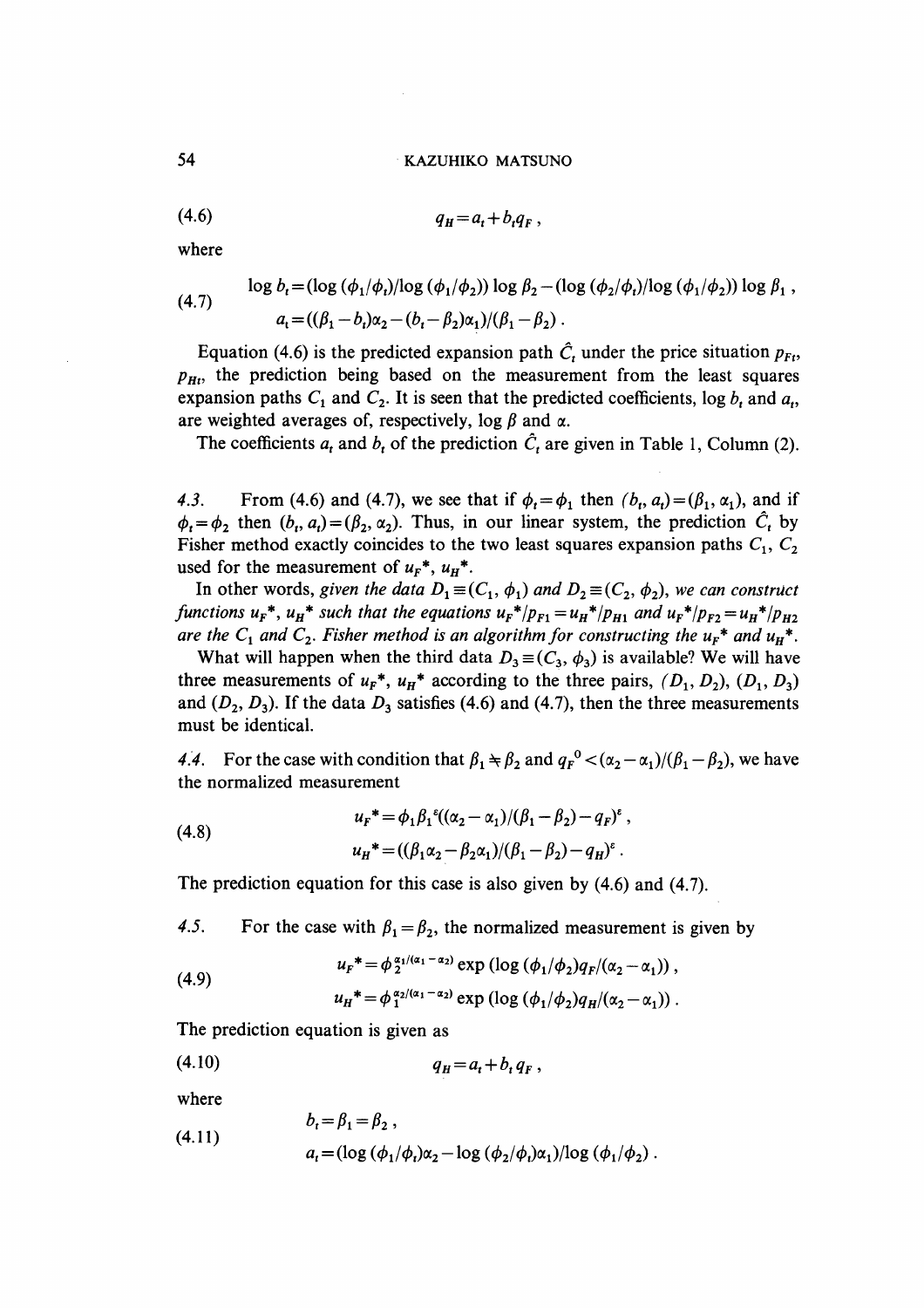#### 5. STATISTICAL MEASUREMENT

5.1. Under the linearity and additivity, the measurement of Fisher method reduces to the utility function (4.4), (4.8) or (4.9). We here reverse the preceding discussion by starting from a specification of marginal utility function.

We reparameterize the function  $(4.4)$  as

(5.1) 
$$
u_{F}^{*} = k_{F}(q_{F} - l_{F})^{v},
$$

$$
u_{H}^{*} = k_{H}(q_{H} - l_{H})^{v},
$$

where the parameters  $k, l, v$  are to be estimated. The expansion path under relative price  $\phi_i$  is

(5.2) 
$$
q_H = \alpha_t + \beta_t q_F, \qquad t = 1, 2, \cdots, T,
$$

where

(5.3) 
$$
\beta_t = (k_F/\phi_t k_H)^{1/\nu},
$$

$$
\alpha_t = l_H - \beta_t l_F.
$$

5.2. Suppose that we have the data of  $\phi_t$  and the estimated  $\alpha_t$ ,  $\beta_t$  from crosssectional budget data at time t. The estimates  $\alpha_t$  and  $\beta_t$  are subject to sampling error. From (5.3), we set statistical equations, for the T estimates of  $\alpha_t$  and  $\beta_t$ ,

(5.4) 
$$
\log \beta_t = \frac{1}{v} \log k + \frac{1}{v} \log (1/\phi_t),
$$

$$
\alpha_t = l_H + l_F(-\beta_t), \qquad t = 1, 2, \dots, T,
$$

where disturbance terms standing for the sampling errors of  $\alpha_t$ ,  $\beta_t$  are omitted, and  $k = k_F/k_H$ .

 The least squares principle applied to (5.4) suggests a set of estimates of the parameters

(5.5) 
$$
\theta_1 = 1/v,
$$

$$
\theta_0 = (\log k)/v,
$$

as

(5.6)  

$$
\hat{\theta}_1 = \frac{\sum_{t=1}^T (\log (1/\phi_t) - \log (1/\phi)) (\log \beta_t - \log \beta)}{\sum_{t=1}^T (\log (1/\phi_t) - \log (1/\phi))^2}
$$

$$
\hat{\theta}_0 = \log \beta - \hat{\theta}_1 \log (1/\phi),
$$

where  $\bar{x} = \sum x_i/T$ .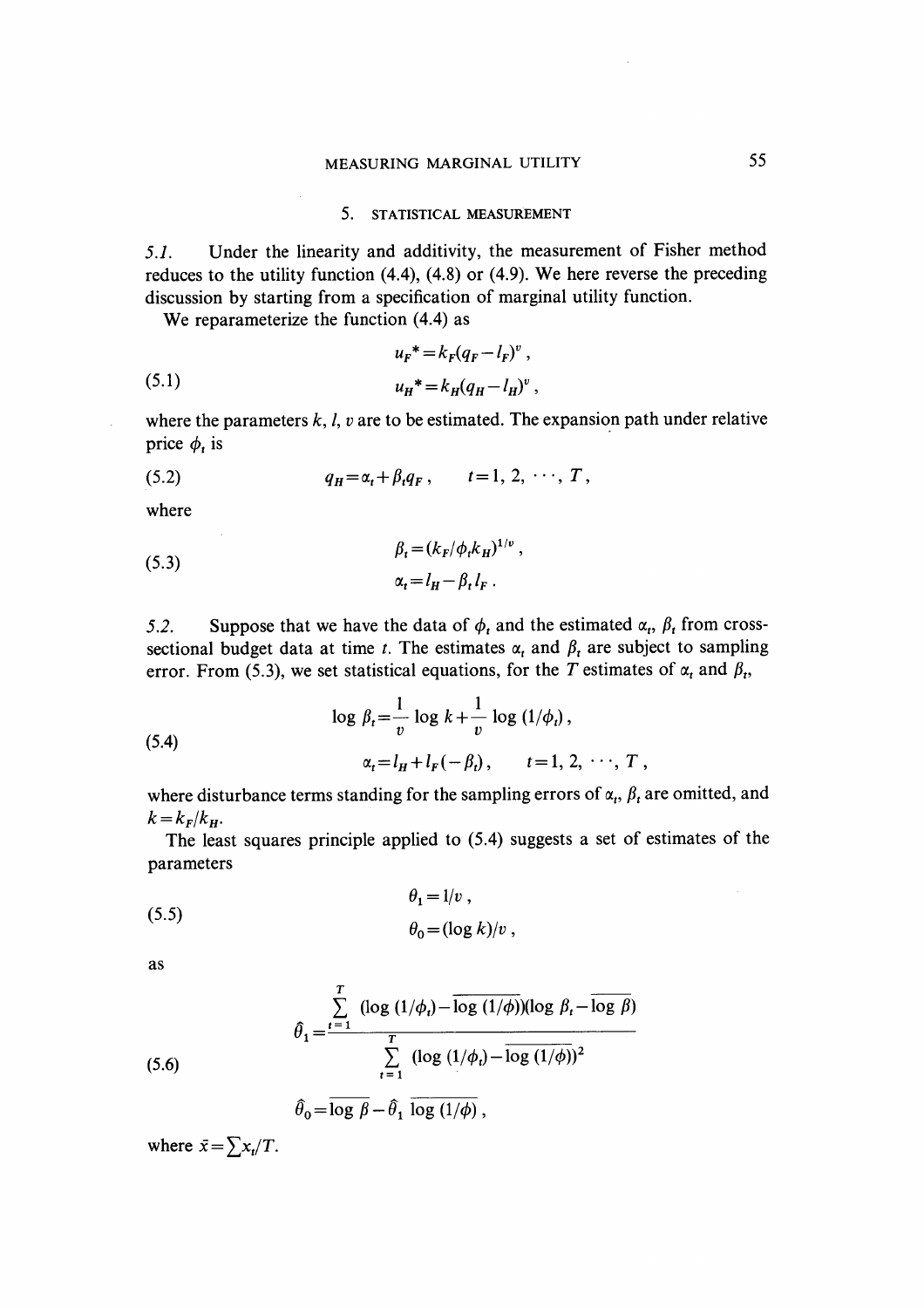Since equations (5.4) are simultaneous of a recursive type, we first calculate

$$
\hat{\beta}_t = \exp(\hat{\theta}_0 + \hat{\theta}_1 \log(1/\phi_t)),
$$

then apply least squares method to the second set of equations of (5.4). This results in the estimates of  $l_F$  and  $l_H$ ,

(5.8) 
$$
\hat{l}_F = \sum_t \left( -\hat{\beta}_t + \bar{\hat{\beta}} \right) (\alpha_t - \bar{\alpha}) \bigg/ \sum_t \left( -\hat{\beta}_t + \bar{\hat{\beta}} \right)^2 ,
$$

$$
\hat{l}_H = \bar{\alpha} + \hat{l}_F \bar{\hat{\beta}}
$$

Finally, from (5.5) we derive the estimates of  $v$  and  $k$  as

(5.9) 
$$
\hat{v} = 1/\hat{\theta}_1,
$$

$$
\hat{k} = \exp(\hat{\theta}_0/\hat{\theta}_1).
$$

If we have  $T(> 2)$  cross-sectional data,  $\alpha_t$  and  $\beta_t$ , overall estimation of v, k,  $l_F$ and  $l_H$  is possible by using the T cross-section expansion paths in terms of  $\alpha_t$ ,  $\beta_t$  in spite of the deterministic measurement using only two expansion paths.

5.3. If  $T=2$ , then the estimates given above become deterministic rather than statistical. Since in this case identities like

$$
\log (1/\phi_1) - \overline{\log (1/\phi)} = (\log (1/\phi_1) - \log (1/\phi_2))/2 ,
$$

(5.10)

$$
\log \beta_1 - \log \beta = (\log \beta_1 - \log \beta_2)/2,
$$

hold, it follows that

(5.11)  
\n
$$
\hat{v} = (\log \phi_1 - \log \phi_2) / (\log \beta_2 - \log \beta_1),
$$
\n
$$
\hat{k} = \phi_1 \beta_1^{\hat{v}},
$$
\n
$$
\hat{l}_F = (\alpha_2 - \alpha_1) / (\beta_1 - \beta_2),
$$
\n
$$
\hat{l}_H = (\beta_1 \alpha_2 - \beta_2 \alpha_1) / (\beta_1 - \beta_2).
$$

Thus when  $T=2$ , our statistical measurement,  $\hat{v}$ ,  $\hat{k}$ ,  $\hat{l}_F$ ,  $\hat{l}_H$ , is identical to Fisher measurement (4.2) and (4.4) under the assumed linear system.

5.4. The information about the nine least squares expansion paths and the relative prices of the years 1965 through 1973, transformed as  $\log \beta_t$  and  $\log (1/\phi_t)$ , is shown in Fig. 5. The measurement of Section 3 is obtained by fitting the regression (5.4) deterministically to the two points (log  $\beta_{1966}$ , log (1/ $\phi_{1966}$ )) and (log  $\beta_{1973}$ , log (1/ $\phi_{1973}$ )), therefore the estimate  $\hat{v}$  is negative. Whereas fitting the regression to points (log  $\beta_{1965}$ , log (1/ $\phi_{1965}$ )) and (log  $\beta_{1966}$ , log (1/ $\phi_{1966}$ )) gives contradicting positive estimate as easily seen in Fig. 5. It is also observed in Fig. 5 that the plot (log  $\beta_{1970}$ , log (1/ $\phi_{1970}$ )) is close to the deterministically fitted line, and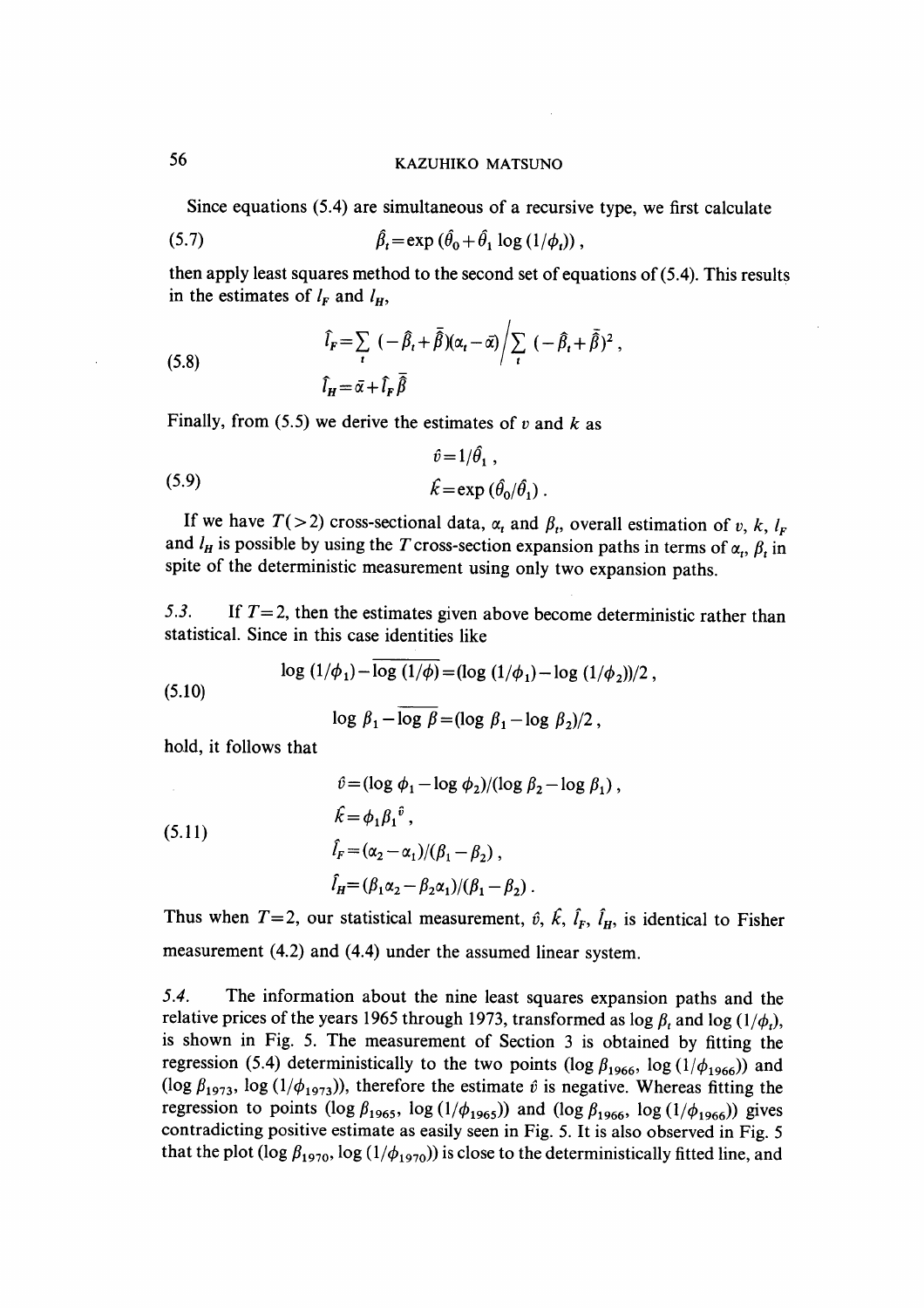

Fig. 5. Time series relation between the coefficient of expansion path and the relative price.

the prediction  $\hat{C}_{1970}$  is close to observed  $C_{1970}$ .

5.5. The parallel discussion with the preceding one is possible if we start from a specification;

(5.12) 
$$
u_{F}^{*} = k_{F}(l_{F} - q_{F})^{v},
$$

$$
u_{H}^{*} = k_{H}(l_{H} - q_{H})^{v},
$$

which is a reparameterization of (4.8), or if we start from a specification;

(5.13) 
$$
u_F^* = k_F \exp l_F q_F,
$$

$$
u_H^* = k_H \exp l_H q_H,
$$

a reparameterization of (4.9).

5.6. The plot of  $(\alpha_t, -\beta_t)$  shows that the  $(\alpha_{1967}, -\beta_{1967})$  is exceptional, we therefore apply the statistical method to the remaining eight years . Resulting regression estimates by the method (5.6) and (5.8) are

(5.14) 
$$
\log \beta_t = -0.76997 - 2.94125 \log (1/\phi_t), \qquad r = -0.673
$$

$$
\alpha_t = 267.261 + 5970.210 \left(-\beta_t\right), \qquad r = 0.173.
$$

And the reduced utility measurement is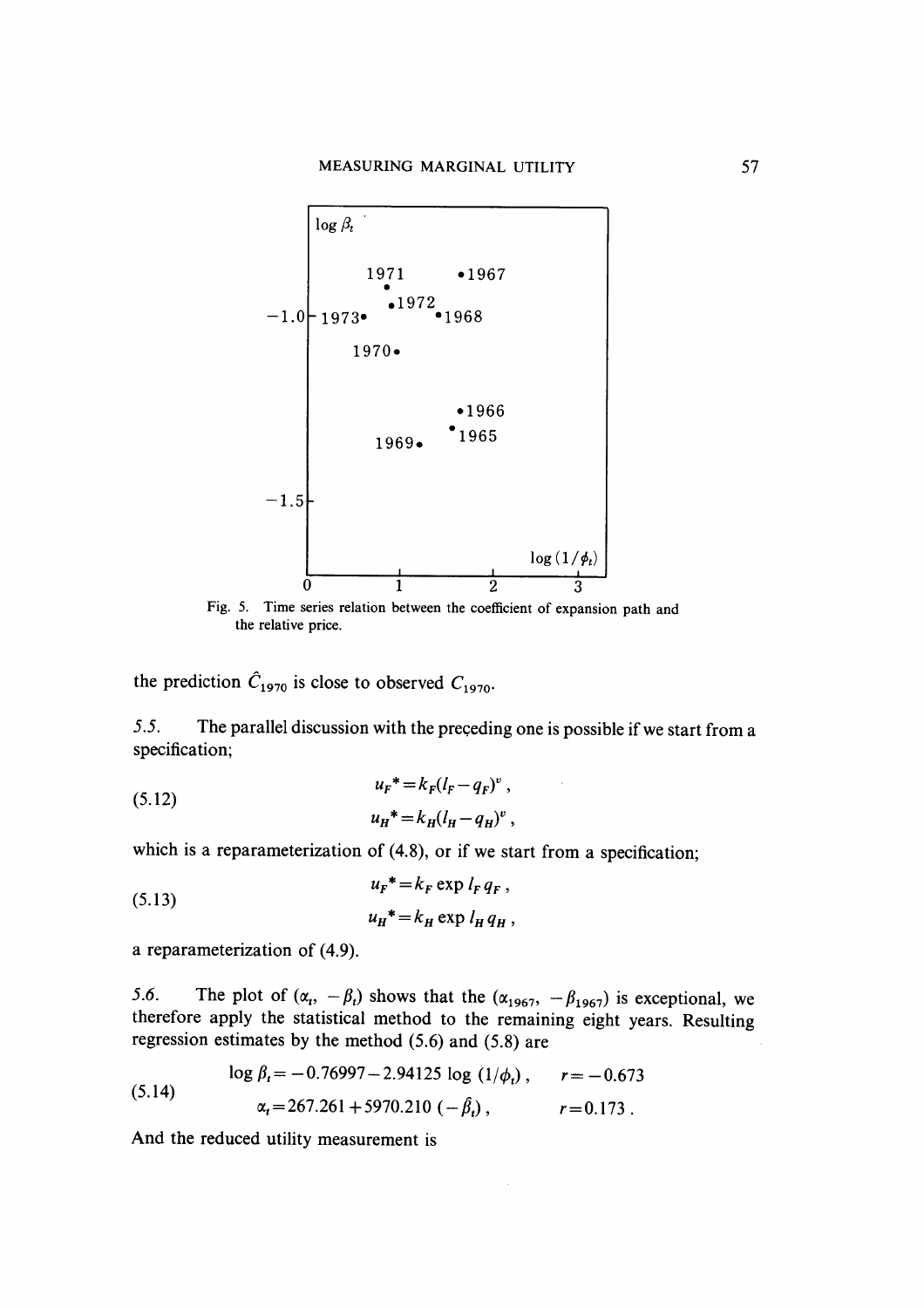(5.15) 
$$
u_F^* = 1.2992 (q_F - 5970)^{-0.33999},
$$

$$
u_H^* = 1.0 \t (q_H - 267)^{-0.33999}.
$$

The prediction based on this utility function is given in Table 1, Column (3).

From the eight points in Fig. 5 the deterministic measurement is possible in 8!/6! 2! ways. It is seen, however, that the deterministic method might provide unstable values of  $\hat{v}$  including negative and positive ones.

5.7. The correlation coefficients of the regression (5.14) are low, so that the uniformity hypothesis for the utility function during the eight years seems to be rejected. We move on to carry utility measurement by restricting ourselves to the four years from 1969 to 1972. We get regression estimates

**Contractor** 

(5.16) 
$$
\log \beta_t = 0.02044 - 11.07738 \log (1/\phi_t), \qquad r = -.9987,
$$

$$
\alpha_t = 8481.245 + 28927.166 (-\beta_t), \qquad r = .9670,
$$

and the reduced utility measurement,

(5.17) 
$$
u_{F}^* = 0.99816 (q_F - 28927.)^{-0.09027},
$$

$$
u_{H}^* = 1.0 \qquad (q_H - 8481.)^{-0.09027}.
$$

The prediction from this utility function is given in Table 1, Column (4). The result shows that the utility function differs from commonly employed Geary-Stone type utility function. The measured utility function yields the expansion paths fitting well to the data through 1969 to 1972. Whereas, the predicted expansion paths for the years before 1968 and after 1973 are regarded unsatisfactory. That is, an additive utility function is so restrictive that we can not explain the variations in the data during long time periods. Otherwise the assumption of constant utility function is to be rejected.

#### 6. CONCLUDING REMARKS

 Fisher's method can be termed as nonparametric method of utility measurement, since the method does not assume any functional form of utility function but additivity, and the measurement is carried within a wide class of maintained hypotheses. Modern parametric method for estimating utility function is constructed after assuming that the functional form of the utility function is known. The method given in this paper assumes additivity of utility function and linearity of Engel curve. These assumptions are more restrictive relative to those of Fisher's and less restrictive than those of modern parametric methods. Therefore, our method can empirically identify the form of the utility function, which belongs to Pollak family of utility functions, without assuming the functional form completely.

Confronted with many discrepant observations, we are accustomed to take the